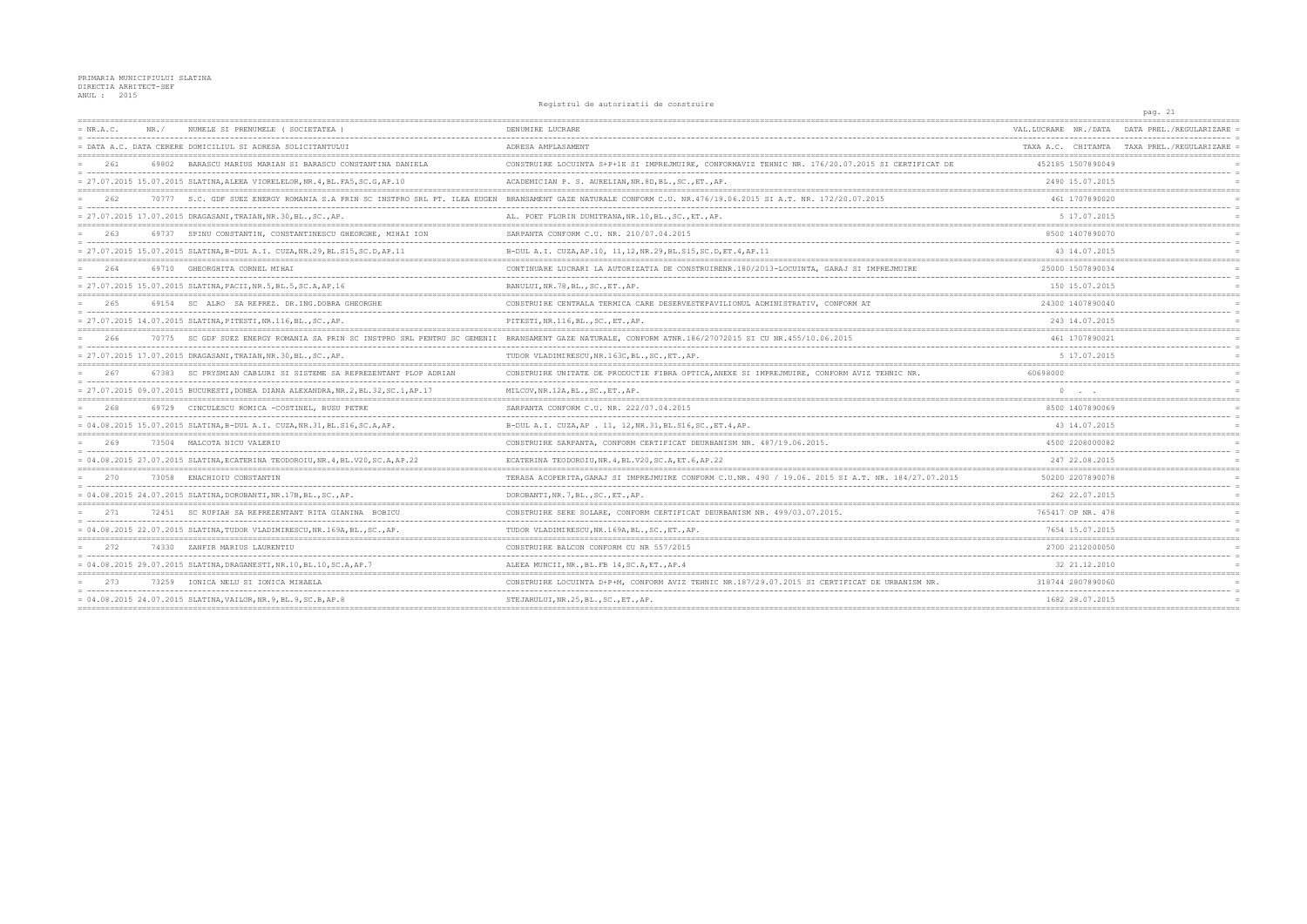Registrul de autorizatii de construire

|             |       |                                                                              |                                                                                                                                                                       |                       | pay. 22                                      |
|-------------|-------|------------------------------------------------------------------------------|-----------------------------------------------------------------------------------------------------------------------------------------------------------------------|-----------------------|----------------------------------------------|
| $= NR.A.C.$ | NR. / | NUMELE SI PRENUMELE ( SOCIETATEA )                                           | DENUMIRE LUCRARE                                                                                                                                                      |                       | VAL.LUCRARE NR./DATA DATA PREL./REGULARIZARE |
|             |       | = DATA A.C. DATA CERERE DOMICILIUL SI ADRESA SOLICITANTULUI                  | ADRESA AMPLASAMENT                                                                                                                                                    | TAXA A.C. CHITANTA    | TAXA PREL./REGULARIZARE                      |
| 2.74        |       | 72173 S.C. WHITE POINT S.R.L. REPREZ. PRIN DAICI BOGDAN                      | SE AVIZEAZA FAVORABIL AMPLASARE 9(NOUA) PANOURIPUBLICITARE TIP BACKLIT CONFORM C.U. NR.                                                                               | 36000 2307890041      |                                              |
|             |       | = 07.08.2015 22.07.2015 CRAIOVA, HENRI COANDA, NR. 41, BL., SC., AP.         | CONF. PLAN DE SITUATIE                                                                                                                                                | 1866 23.07.2015       |                                              |
| 275         |       | 72863 SC PIRELLI TYRES SRL REPREZ. ADRIAN PLOP                               | EXTINDERE VESTIARE 103L, CONFORM ATNR.183/27.07.2015 SI CU NR.387/15.05.2015                                                                                          | 115900<br>OP 4229     |                                              |
|             |       | = 04.08.2015 23.07.2015 SLATINA, DRAGANESTI, NR.35, BL., SC., AP.            | DRAGANESTI, NR.35, BL., SC., ET., AP.                                                                                                                                 | 1152 24.07.2015       |                                              |
| 276         |       | 69956 SC AGRIMEX SRL REPREZENTANT PATRAN ION CODRUT                          | CONSTRUIRE LOCUINTA DE SERVICIU, CONFORM AVIZTEHNIC NR. 180/23.07.2015 SI CERTIFICAT DE                                                                               | 540000 1507890005     |                                              |
|             |       | = 04.08.2015 15.07.2015 SLATINA, ARCULUI, NR., BL. FB22, SC. A, AP. 4        | VULTURULUI, NR.1A, BL., SC., ET., AP.                                                                                                                                 | 2700 15.07.2015       |                                              |
| 2.77        |       | 74727 PRIMARIA SLATINA                                                       | FURNIZAREA SI MONTAREA CONTAINERE INGROPATE PENTRUCOLECTAREA DESEURILOR IN MUN. SLATINA CONFORM CU                                                                    | 1729113               |                                              |
|             |       | = 04.08.2015 29.07.2015 SLATINA, M. KOGALNICIANU, NR. 1, BL., SC., AP.       | SLATINA                                                                                                                                                               | $0 \qquad . \qquad .$ |                                              |
| 2.78        |       | 74328 BIRIN VASILE                                                           | DEMOLARE CAMARI CONFORM C.U. NR. 495/02.07.2015                                                                                                                       | 2000 2807890063       |                                              |
|             |       | = 05.08.2015 29.07.2015 SLATINA, ALEEA ROZELOR, NR.12, BL.FB17, SC.B, AP.11  | ALEEA ROZELOR, NR.12, BL. FB17, SC.B, ET.2, AP.11                                                                                                                     | 10 28.07.2015         |                                              |
| 279         |       | 72172 S.C. WHITE POINT S.R.L. REPREZ. PRIN DAICI BOGDAN                      | AMPLASARE PANOURI PUBLICITARE CONFORM C.U. NR.363/23.07.2013 SI A.T. NR. 181/23.07.2015                                                                               | 8000 2307890042       |                                              |
|             |       | = 05.08.2015 22.07.2015 CRAIOVA, HENRI COANDA, NR.41, BL., SC., AP.          | CONF. PLAN DE SITUATIE                                                                                                                                                | 432 23.07.2015        |                                              |
| 280         |       | 71258 NANORA MARIAN VIOREL                                                   | CONTINUARE LUCRARI ANEXA SI IMPREJMUIRE CONFORMC.U. NR. 464/13.10.2010                                                                                                | 104458 1707890029     |                                              |
|             |       | = 05.08.2015 20.07.2015 SLATINA, ALEEA VIOLETEI, NR.4, BL.2A, SC.A, AP.      | ZORILOR, NR. 3, BL., SC., ET., AP.                                                                                                                                    | 511 17.07.2015        |                                              |
| 281         |       |                                                                              | 73255 S.C CEZ DISTRIBUTIE S.A PRIN SC ELECTRIC TOTAL SRL PT. BANICA ELENA ALIMENTARE CU ENERGIE ELECTRICA (BRANSAMENTELECTRIC MONOFAZAT) CONFORM CU NR.358/2015 SI AT | 1442 1706890068       |                                              |
|             |       | = 05.08.2015 24.07.2015 SLATINA, OITUZ, NR.14, BL., SC., AP.                 | OLTULUI, NR.3D, BL., SC., ET., AP.                                                                                                                                    | 14 17.06.2015         |                                              |
| 282         |       | 73884 SC CEZ DISTRIBUTIE S.A PRIN S.C RECTIF IMPEX S.R.L PT. RUSOIU ELA      | BRANSAMENT ELECTRIC MONOFAZAT CONFORM CUNR. 491/2015 SI AT NR. 192/2015                                                                                               | 2790 2707890028       |                                              |
|             |       | = 05.08.2015 28.07.2015 CRAIOVA, BRESTEI, NR.2, BL., SC., AP.                | BASARABILOR, NR. 72A, BL., SC., ET., AP.                                                                                                                              | 28 27.07.2015         |                                              |
| 283         |       | 71967 S.C PADRINO S.R.L REP. DE ZAVELCA MIRCEA                               | BRANSAMENT APA PENTRU INCENDIU CONFORM CUNR. 298/2015 SI AT NR. 190/2015                                                                                              | 1403 2107890077       |                                              |
|             |       | = 05.08.2015 21.07.2015 SLATINA, VEDERII, NR.4A, BL., SC., AP.               | CIREASOV, NR. 71, BL., SC., ET., AP.                                                                                                                                  | 14 21.07.2015         |                                              |
| 2.84        |       |                                                                              | 73494 SC GDF SUEZ ENERGY ROMANIA S.A PRIN SC INSTPRO SRL PT. CRACIUN NICOL BRANSAMENT GAZE NATURALE PRESIUNE REDUSA CONFORMCU NR.477/2015 SI AT NR.191/2015           | 461 2707890042        |                                              |
|             |       | = 05.08.2015 27.07.2015 DRAGASANI, TRAIAN, NR.30, BL., SC., AP.              | BOIANGIULUI, NR.2A, BL., SC., ET., AP.                                                                                                                                | 5 27.07.2015          |                                              |
| 285         |       | 74704 PAROHIA SFANTUL NICOLAE CLOCOCIOV REPREZENTANT POPA CLAUDIU            | SCHIMBARE DE DESTINATIE CONSTRUCTIE EXISTENTA DINCAPELA IN SALA DE MESE PENTRU POMENIRE SI MAGAZIN                                                                    | 320000                |                                              |
|             |       | = 06.08.2015 29.07.2015 SLATINA, ALEEA LALELELOR, NR.3, BL. FA13, SC.A, AP.4 | POENII, NR. 21G, BL., SC., ET., AP.                                                                                                                                   | $0 \qquad \qquad .$   |                                              |
| 286         |       |                                                                              | 75847 SC CEZ DISTRIBUTIE SRL PRIN SC RECTIF IMPEX SRL PENTRU BOBEI ANAMARI BRANSAMENT ELECTRIC TRIFAZAT, CONFORM ATNR.195/05.08.2015 SI CU NR.525/08.07.2015          | 2096 0308890035       |                                              |
|             |       | $= 06.08.2015 03.08.2015 CRAIOVA, BRESTEI, NR.2, BL., SC., AP.$              | CORNISEI, NR.10, BL., SC., ET., AP.                                                                                                                                   | 21 03.08.2015         |                                              |
|             |       |                                                                              |                                                                                                                                                                       |                       |                                              |

 $22$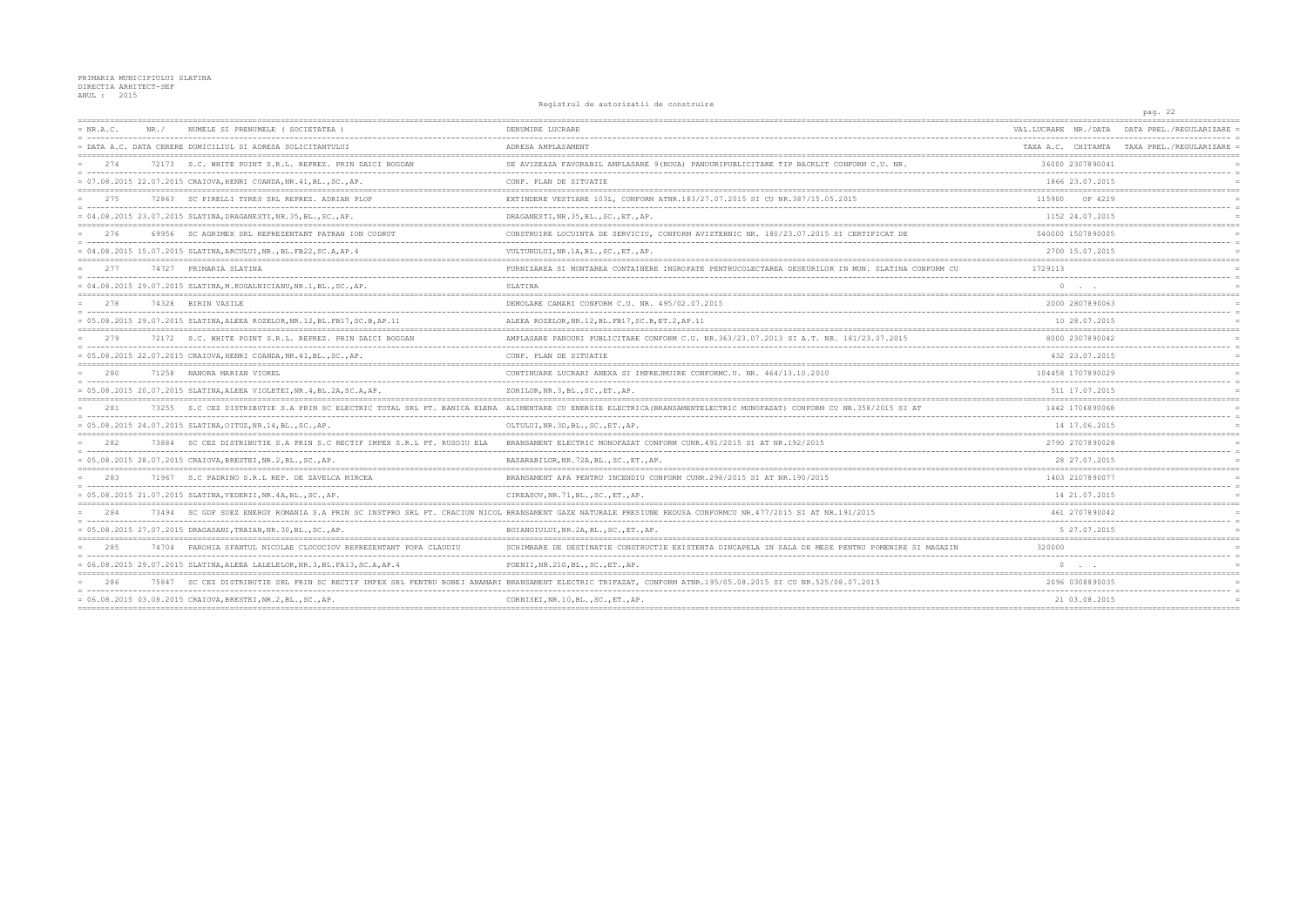Registrul de autorizatii de construire

|             |       |                                                                                                                                     | REGISTING AC GALLISALLI AS CONSTRIPTS                                                                                                                                  |                                                      | pag. 23                                    |
|-------------|-------|-------------------------------------------------------------------------------------------------------------------------------------|------------------------------------------------------------------------------------------------------------------------------------------------------------------------|------------------------------------------------------|--------------------------------------------|
| $= NR.A.C.$ | NR .  | NUMELE SI PRENUMELE (SOCIETATEA                                                                                                     | DENUMIRE LUCRARE                                                                                                                                                       | VAL.LUCRARE NR./DATA                                 | DATA PREL./REGULARIZARE                    |
|             |       | - DATA A.C. DATA CERERE DOMICILIUL SI ADRESA SOLICITANTULUI                                                                         | ADRESA AMPLASAMENT                                                                                                                                                     |                                                      | TAXA A.C. CHITANTA TAXA PREL./REGULARIZARE |
| 2.87        | 50584 | ODAGIU MARIUS FLORIN REP.SC .VIOCLAR IMPEX .SRI                                                                                     | AMENAJARE ZONA DE AGREMENT, PISCINA, PUT FORAT SIIMPREJMUIRE CONFORM CU NR. 30/2015 SI AT NR                                                                           | 516420<br>OP NR                                      |                                            |
|             |       | = 07.08.2015 20.05.2015 SLATINA, LIBERTATII, NR. 9, BL. 9, SC. A, AP. 4                                                             | ECATERINA TEODOROIU, NR. 38C, BL., SC., ET., AP.                                                                                                                       | 5212 18.05.2015                                      |                                            |
| 2.88        | 66097 | PRIOTEASA ILARIE SI PRIOTEASA VICTORIA                                                                                              | CONSTRUIRE LOCUINTA S+P+M SI IMPREJMUIRE, CONFORMAVIZ TEHNIC NR. 179/22.07.2015 SI CERTIFICAT DE                                                                       | 275470 0607890093                                    |                                            |
|             |       | = 07.08.2015 06.07.2015 SLATINA, BASARABILOR, NR. 45B, BL. 11E, SC. E, AP. 8                                                        | 1 DECEMBRIE 1918, NR.11, BL., SC., ET., AP.                                                                                                                            | 1475 06.07.2015                                      |                                            |
| 289         |       | 73184 EPISCOPIA SLATINEI SI ROMANATILOR                                                                                             | AMENAJARE SPATIU COMERCIAL, CONFORM AVIZ TEHNICNR. 189/31.07.2015 SI CERTIFICAT DE URBANISM NR.                                                                        | 29300                                                |                                            |
|             |       | = 10.08.2015 24.07.2015 SLATINA, FRATII BUZESTI, NR.15, BL., SC., AP.                                                               | DINU LIPATTI, NR.23, BL., SC., ET., AP.                                                                                                                                |                                                      |                                            |
| 290         |       | 62399 PALTIN ELENA RODICA                                                                                                           | CONSTRUIRE LOCUINTA S+P+1E SI IMPREJMUIRE TERENCONFORM CU NR.335/2015 SI AT NR.199/2015                                                                                | 160080 2506890055                                    |                                            |
|             |       | = 10.08.2015 25.06.2015 SLATINA, CUZA VODA, NR.6, BL.6, SC.A, AP.7                                                                  | MARASESTI, NR. 8, BL., SC., ET., AP.                                                                                                                                   | 822 25.06.2015                                       |                                            |
| 291         |       |                                                                                                                                     | 75457 S.C CEZ DISTRIBUTIE S.A PRIN SC ELECTRIC TOTAL SRL PT. SC. COM MARCO ALIMENTARE CU ENERGIE ELECTRICA (BRANSAMENTELECTRIC TRIFAZAT ) CONFORM CU NR.492/2015 SI AT | 3841 3107110077                                      |                                            |
|             |       | = 11.08.2015 31.07.2015 SLATINA, OITUZ, NR.14, BL., SC., AP.                                                                        | ALEEA ROZELOR, NR. 11A, BL., SC., ET., AP.                                                                                                                             | 38 31.07.2015                                        |                                            |
| 292         |       | 76194 GLIGOR EMIL ILARIE SI GLIGOR ADELA ELENA                                                                                      | INLOCUIRE INVELITOARE SI REPARATII CURENTE.CONFORM AVIZ TEHNIC NR. 197/06.08.2015 SI                                                                                   | 111080                                               |                                            |
|             |       | = 12.08.2015 04.08.2015 BAIA DE ARIES, 22 DECEMBRIE, NR., BL.42, SC., AP.29                                                         | GEORGE POBORAN, NR. 2, BL., SC., ET., AP.                                                                                                                              |                                                      |                                            |
| 293         |       |                                                                                                                                     | 75447 S.C CEZ DISTRIBUTIE S.A PRIN S.C ELECTRIC TOTAL S.A PT. VISAN DANUT BRANSAMENT ELECTRIC TRIFAZAT CONFORM CUNR.493/2015 SI AT NR.204/2015                         | 1021 3107110075<br>. _ _ _ _ _ _ _ _ _ _ _ _ _ _ _ _ |                                            |
|             |       | = 12.08.2015 31.07.2015 SLATINA, OITUZ, NR.14, BL., SC., AP.                                                                        | ECATERINA TEODOROIU, NR. 36, BL., SC., ET., AP.                                                                                                                        | 10 31.07.2015                                        |                                            |
| 294         |       | S.C GDF SUEZ ENERGY ROMANIA S.A PRIN SC INSTPRO SRL PT NICOLA FLORIN BRANSAMENT GAZE NATURALE PRESIUNE REDUSA CONFORMCU NR.588/2015 |                                                                                                                                                                        | 714 0708890027                                       |                                            |
|             |       | = 12.08.2015 10.08.2015 DRAGASANI, TRAIAN, NR.30, BL., SC., AP.                                                                     | BANULUI, NR. 98E, BL., SC., ET., AP.                                                                                                                                   | 7 07.08.2015                                         |                                            |
| 295         |       |                                                                                                                                     | 75837 S.C GDF SUEZ ENERGY ROMANIA S.A PRIN SC INSTPRO SRL PT. GALES EUGEN BRANSAMENT GAZE NATURALE PRESIUNE REDUSA CONFORMCU NR.474/2015 SI AT NR.205/2015             | 833 0308890016                                       |                                            |
|             |       | = 12.08.2015 03.08.2015 DRAGASANI, TRAIAN, NR.30, BL., SC., AP.                                                                     | BOIANGIULUI, NR. 7, BL., SC., ET., AP.                                                                                                                                 | 8 03.08.2015                                         |                                            |
| 296         |       | 76879 SPITALUL JUDETEAN OLT REPREZENTANT ANDREI IORDACHE                                                                            | LUCRARI DE MODERNIZARE, RECOMPARTIMENTARE LAETAJELE III SI IV APARTINAND SECTIEI NEONATOLOGIE                                                                          | 2220803                                              |                                            |
|             |       | = 13.08.2015 05.08.2015 SLATINA, CRISAN, NR. 9-11, BL., SC., AP.                                                                    | CRISAN, NR. 9-11, BL., SC., ET., AP.                                                                                                                                   | $\circ$                                              |                                            |
| 297         |       | 76914 FIERARU DUMITRU                                                                                                               | PUT FORAT SI IMPREJMUIRE CONF. C.U. NR.546/2015                                                                                                                        | 11560 0508890078                                     |                                            |
|             |       | = 14.08.2015 05.08.2015 SLATINA, ECATERINA TEODOROIU, NR.19, BL.19D, SC.A, AP.12                                                    | AGRICULTORULUI, NR. 63, BL., SC., ET., AP.                                                                                                                             | 116 05.08.2015                                       |                                            |
| 298         |       | 73899 CISMARU MARIA                                                                                                                 | BALCON CONFORM C.U. NR. 214/07.04.2015                                                                                                                                 | 2500 2707890077                                      |                                            |
|             |       | = 14.08.2015 28.07.2015 SLATINA, ARTILERIEI, NR.2, BL.1, SC.A, AP.8                                                                 | CIREASOV, NR.11, BL.17, SC.A, ET., AP.1                                                                                                                                | 13 27.07.2015                                        |                                            |
| 299         |       | 74753 S.C ROLMIS S.R.L REP. DE GHIDANAC DUMITRU                                                                                     | BRANSAMENT APA SI RACORD CANALIZARE CONFORM CUNR.435/2015 SI AT NR.198/2015                                                                                            | 2005 2907890060                                      |                                            |
|             |       | = 14.08.2015 27.05.2015 SLATINA, AL. TEXTILISTULUI, NR.15, BL., SC., AP.                                                            | CIREASOV, NR.53, BL., SC., ET., AP.                                                                                                                                    | 28 29.07.2015                                        |                                            |
|             |       |                                                                                                                                     |                                                                                                                                                                        | -----------------------                              |                                            |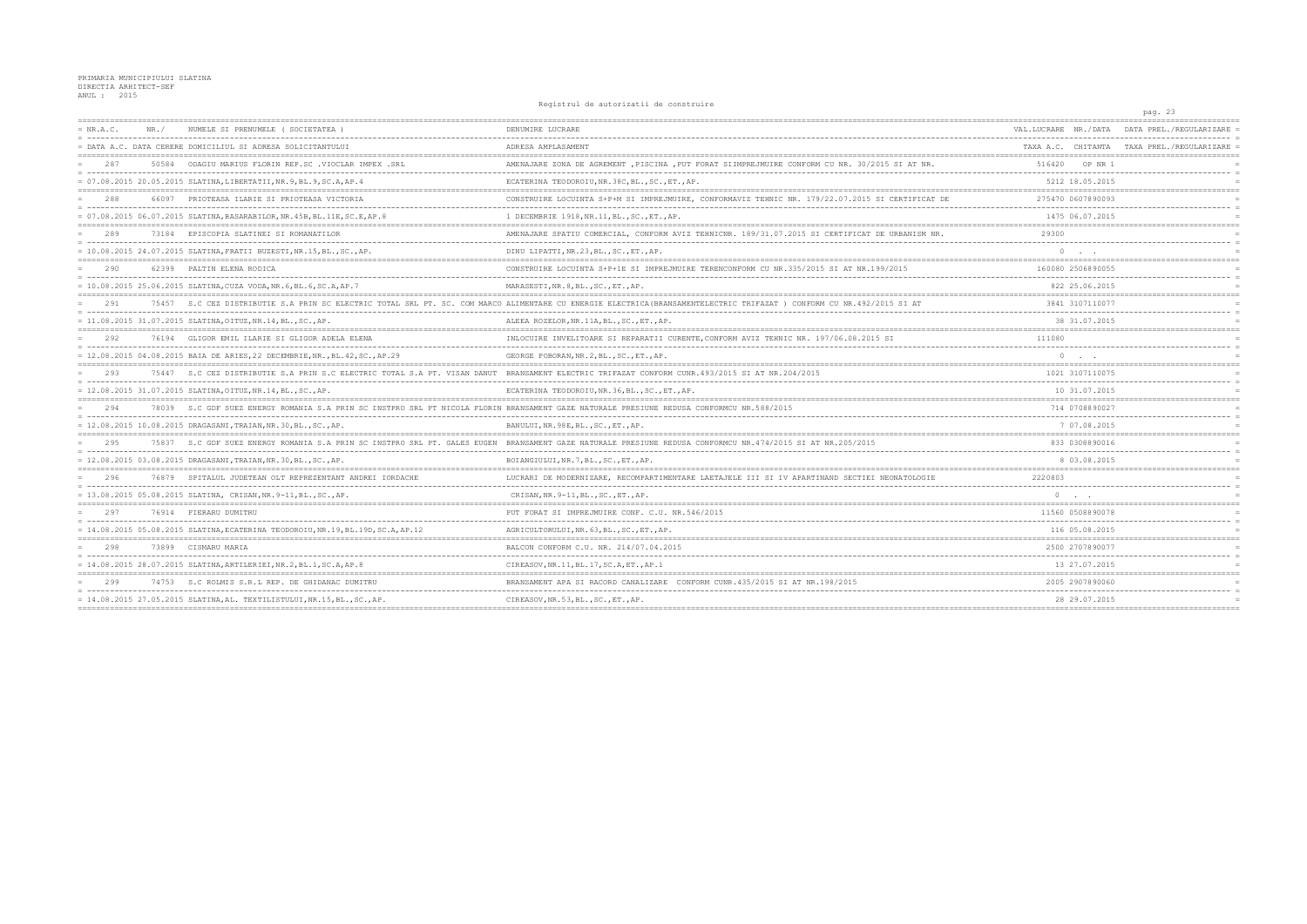```
Registrul de autorizatii de construire
```

|             |       |                                                                          | REGISTING AC GALLISALLI AS CONSTRIPTS                                                                                                                                 |                      | pag. 24                                    |
|-------------|-------|--------------------------------------------------------------------------|-----------------------------------------------------------------------------------------------------------------------------------------------------------------------|----------------------|--------------------------------------------|
| $= NR.A.C.$ | NR .  | NUMELE SI PRENUMELE ( SOCIETATEA                                         | DENUMIRE LUCRARE                                                                                                                                                      | VAL.LUCRARE NR./DATA | DATA PREL./REGULARIZARE                    |
|             |       | - DATA A.C. DATA CERERE DOMICILIUL SI ADRESA SOLICITANTULUI              | ADRESA AMPLASAMENT                                                                                                                                                    |                      | TAXA A.C. CHITANTA TAXA PREL./REGULARIZARE |
| 300         | 78727 | TOADER RICUTA, URZICANA ELENA , ROBU GHEORGHE                            | CONSTRUIRE SARPANTA LA APARTAMENTELE 10.11.12CONFORM CU NR.481/19.06.2015                                                                                             | 9200 1208890057      |                                            |
|             |       | = 17.08.2015 11.08.2015 SLATINA, UNIRII, NR.2A, BL.FA15B, SC.A, AP.      | UNIRII, NR. 2A, BL. FA15B, SC. A, ET. 4, AP.                                                                                                                          | 46 12.08.2015        |                                            |
| 301         |       | 76024 S.C. EVELYN S.R.L. REPREZ. PRIN OPREA GABRIEL                      | SPATII SERVICII AUTO CONF. C.U. NR.104/2015 SIA.T. NR.201/2015                                                                                                        | 89496 0308890069     |                                            |
|             |       | = 17.08.2015 03.08.2015 SLATINA, PITESTI, NR.179, BL., SC., AP.          | PITESTI, NR.179, BL., SC., ET., AP.                                                                                                                                   | 900 03.08.2015       |                                            |
| 302         |       | 78740 OLANU NICUSOR, OLANU LUCIA MARIA                                   | MODERNIZARE APARTAMENT CONFORM CU 489/2015                                                                                                                            | 3000 1108890047      |                                            |
|             |       | = 17.08.2015 11.08.2015 SLATINA, CRISAN, NR., BL. GA13, SC. A, AP. 5     | CRISAN, NR., BL. GA13, SC. A, ET. 1, AP. 5                                                                                                                            | 15 11.08.2015        |                                            |
| 303         |       | 77697 S.C CEZ DISTRIBUTIE S.A PRIN S.C AMPER S.A PT. MATEI EUGEN DUMITRU | BRANSAMENT ELECTRIC MONOFAZAT CONFORM CUNR. 437/2015 SI AT NR. 209/2015                                                                                               | 1440 0708890034      |                                            |
|             |       | = 18.08.2015 07.08.2015 CRAIOVA, BRESTEI, NR.2, BL., SC., AP.            | OITUZ, NR. 43, BL., SC., ET., AP.                                                                                                                                     | 14 07.08.2015        |                                            |
| 304         |       | 80358 PRIMARIA MUNICIPIULUI SLATINA REP. DE CONSTANTIN CRISTIAN CISMARU  | REABILITARE SI MODERNIZARE STRADA MIHAILKOGALNICEANU, MUN. SLATINA, JUDETUL OLT CONFORM C.U                                                                           | 510085               |                                            |
|             |       | = 19.08.2015 14.08.2015 MIHAIL KOGALNICEANU, 1, NR., BL., SC., AP.       | MIHAIL KOGALNICEANU                                                                                                                                                   | $\circ$              |                                            |
| 305         |       | 79016 CEZ DISTRIBUTIE PRIN SC ELECTRIC TOTAL SRL PENTRU NICOLAE MINCU    | BRANSAMENT ELECTRIC CONFORM CU NR. 539/2015 SI ATNR.213/2015                                                                                                          | 322 1108890061       |                                            |
|             |       | $= 19.08.2015 11.08.2015 SLATINA, OTUZ, NR.14, BL., SC., AP.$            | DEALUL VIILOR, NR. 94, BL., SC., ET., AP.                                                                                                                             | 3 11.08.2015         |                                            |
| 306         | 80363 | S.C. CEZ DISTRIBUTIE S.A. PRIN S.C. RECTIF IMPEX S.R.L. PENTRU NITU      | BRANSAMENT ELECTRIC MONOFAZAT CONF. C.U. NR. 562/2015 SI A.T. NR. 212/2015                                                                                            | 1410 1408890004      |                                            |
|             |       | = 19.08.2015 14.08.2015 CRAIOVA, BRESTEI, NR.2, BL., SC., AP.            | POENII, NR.15F, BL., SC., ET., AP.                                                                                                                                    | 14 14.08.2015        |                                            |
| 307         |       | 80359 DIR. ADM. STRAZILOR SI ILUMINAT PUBLIC REP. DASCALU CLAUDIU        | REABILITARE SI MODERNIZARE STRADA GRADISTE, MUN. SLATINA, JUD. OLT CONFORM CU NR. 526/2015                                                                            | 1551071              |                                            |
|             |       | $= 21.08.2015 14.08.2015 SLATINA, CRISAN, NR.33, BL., SC., AP.$          | GRADISTE                                                                                                                                                              | $\cap$               |                                            |
| 308         |       | 80361 DIR. ADM. STRAZILOR SI ILUMINAT PUBLIC REP. DASCALU CLAUDIU        | REABILITARE STRADA 13 DECEMBRIE , MUN. SLATINA, JUD. OLT CONFORM CU NR. 421/2015 SI AT NR. 215/2015                                                                   | 398973               |                                            |
|             |       | = 21.08.2015 14.08.2015 SLATINA, CRISAN, NR.33, BL., SC., AP.            | 13 DECEMBRIE                                                                                                                                                          |                      |                                            |
| 309         | 81097 |                                                                          | GDF SUEZ ENERGY ROMANIA SA PRIN SC INSTPRO SRL PENTRU GINGU NICOLETA BRANSAMENT GAZE NATURALE PRESIUNE REDUSA, CONFORMAVIZ TEHNIC NR. 214/19.08.2015 SI CERTIFICAT DE | 843 1708890032       |                                            |
|             |       | = 21.08.2015 18.08.2015 DRAGASANI, TRAIAN, NR.30, BL., SC., AP.          | ABATORULUI, NR.30, BL., SC., ET., AP.                                                                                                                                 | 8 17.08.2015         |                                            |
| 310         |       |                                                                          | 81098 GDF SUEZ ENERGY ROMANIA S.A. PRIN S.C. INSTPRO S.R.L. PENTRU IORDACH BRANSAMENT GAZE NATURALE PRESIUNE REDUSA CONF.C.U. NR. 529/2015 SI A.T. NR. 216/2015       | 714 1708890031       |                                            |
|             |       | = 21.08.2015 18.08.2015 DRAGASANI, TRAIAN, NR.30, BL., SC., AP.          | ABATORULUI, NR.50, BL., SC., ET., AP.                                                                                                                                 | 7 17.08.2015         |                                            |
| 311         |       |                                                                          | 75454 S.C CEZ DISTRIBUTIE S.A PRIN S.C ELECTRIC TOTAL S.A PT. CORINA TATIA BRANSAMENT ELECTRIC TRIFAZAT GARAJE CONFORM CUNR.407/2015 SI AT NR.210/2015                | 3522 3107110076      |                                            |
|             |       | = 21.08.2015 31.07.2015 SLATINA, OITUZ, NR.14, BL., SC., AP.             | STRANDULUI, NR. 8, BL., SC., ET., AP.                                                                                                                                 | 35 31.07.2015        |                                            |
| 312         |       | 36343 MATEESCU STELA MARINELA                                            | CONSTRUIRE LOCUINTA CONFORM CU NR 156/2015                                                                                                                            | 84159 2601890088     |                                            |
|             |       | = 21.08.2015 07.04.2015 SLATINA, ALEEA FLORILOR, NR.6, BL.F, SC.A, AP.19 | GRIGORE ALEXANDRESCU, NR. 27A, BL., SC., ET., AP.                                                                                                                     | 421 26.01.2015       |                                            |
|             |       |                                                                          |                                                                                                                                                                       |                      |                                            |